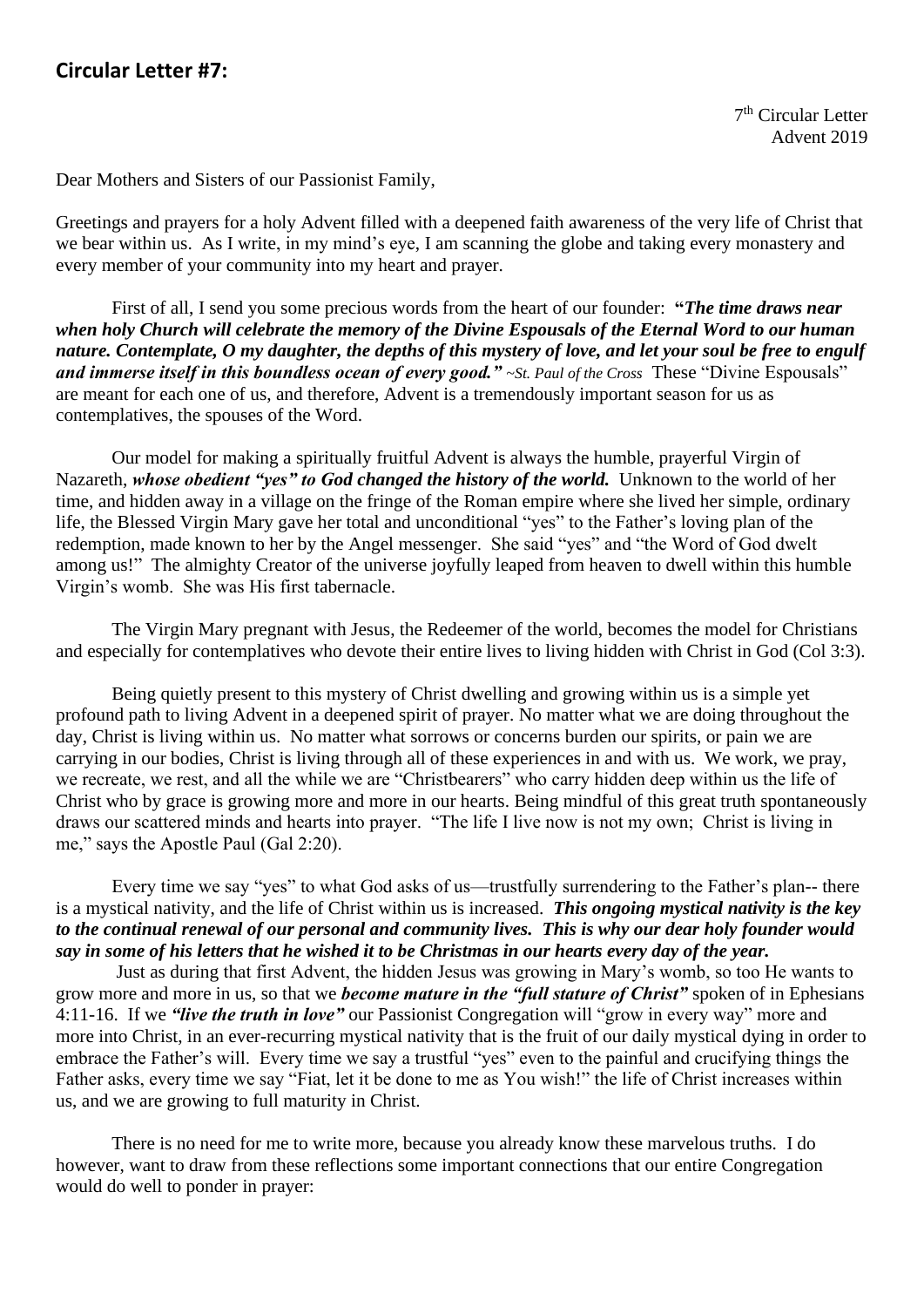- *What would happen if every Passionist Nun across the globe used this season of Advent as the time to say a complete and unconditional "yes" to the Father's plan made known to us by "a messenger," that is, by the new laws contained in our General Statutes, in Cor Orans, Vultum Dei Quaerere, as well as the new document on formation, "The Art of Seeking the Face of God"?*
- *Mary's "yes" changed the history of the world. Do we realize that our "yes" at this moment of history will change the history of the Passionist Nuns, as together, we strive to implement the plans laid out for us by the Church?*
- *And if Divine Providence has allowed us to be in a community that has lost its vital autonomy and if there is no reasonable way to revitalize our community, can we with Mary say "yes" to the Father's plan for us, cooperating with the dignity of faith in carrying out the new laws of the Church?*
- *As we seek the Face of God and open our hearts sincerely before Him, what is the quality of our "yes" to His plan, His permissive will, His providence unfolding in our lives?*

Dear Mothers and Sisters, I feel moved to place these questions before our entire Congrega-tion. Why? Because from my experiences during the past year, I understand clearly that if the Father's plan for the Passionist Nuns is to be fulfilled, *we must all start taking honest and mature responsibility for our future, conscious that our new Congregation is fragile in many respects.* The work before us is too vast for only five people (the Mother President and her council). We all know that within our Congregation, there are a number of communities who have either lost their autonomy or have only a minimal autonomy. It is not enough for these communities to sit and wait for the Mother President and her General Council to visit and implement the new laws. We all have to think over our difficulties and then in the spirit of Mary's beautiful "yes" to God, collaborate to find solutions.

*Faith tells us we are all involved.* It is not enough to read these documents once, close the book and go on with life as it has always been. *We cannot be like the foolish virgins of the Gospel parable who slept while their oil ran dry. No, the Church needs us to be wise virgins who are careful about the quality of their contemplative life; wise virgins who do what is necessary so their oil does not run dry; wise virgins*  who value the authenticity of a deep contemplative prayer life more than keeping buildings open. These new laws and guidelines are about the *authenticity and quality of our contemplative prayer and life.* There is a beautiful plan of life contained in them, laying out the importance of the essential elements of authentic contemplative life. And there are also laws concerning autonomy, which especially in these first years of our Monastic Congregation, we must be concerned about.

If we use our faith, we *know* that these new guidelines and laws were not written capriciously. By faith we **know** that the Holy See is responding to a global emergency situation in cloisters. Therefore, our new structure of communion, our General Statutes and these new Church documents are offered as a mysterious (though painful) gift of the Father's loving care for the Brides of His Divine Son at this difficult moment of our history.

My observation has been that when an elderly community is reduced to two, three, four or even five Nuns, the "oil" of the contemplative life does grow dim, just from the decreased energy of the Nuns, their health needs, the lack of time for personal study and ongoing community formation, and the pressures of keeping a large monastery going, etc. The prayer life suffers, much talking replaces quiet silence, vocal prayers are rattled off quickly, etc., and all in order to "keep everything going." How this gradually developed is very understandable, but it is not the kind of contemplative life the Church wants. *Today, more than ever, the Church needs us to be who we say we are: contemplatives living in a deep prayerful union with the Father, Son and Holy Spirit; contemplatives who by their ardent intercession and their liturgical prayer, are keeping the "heart" of the Church beating strongly.*

A recent Vatican document entitled "New Wine in New Wineskins," helped me to understand our current situation. The document speaks of the urgent need to take a realistic look at our present situations.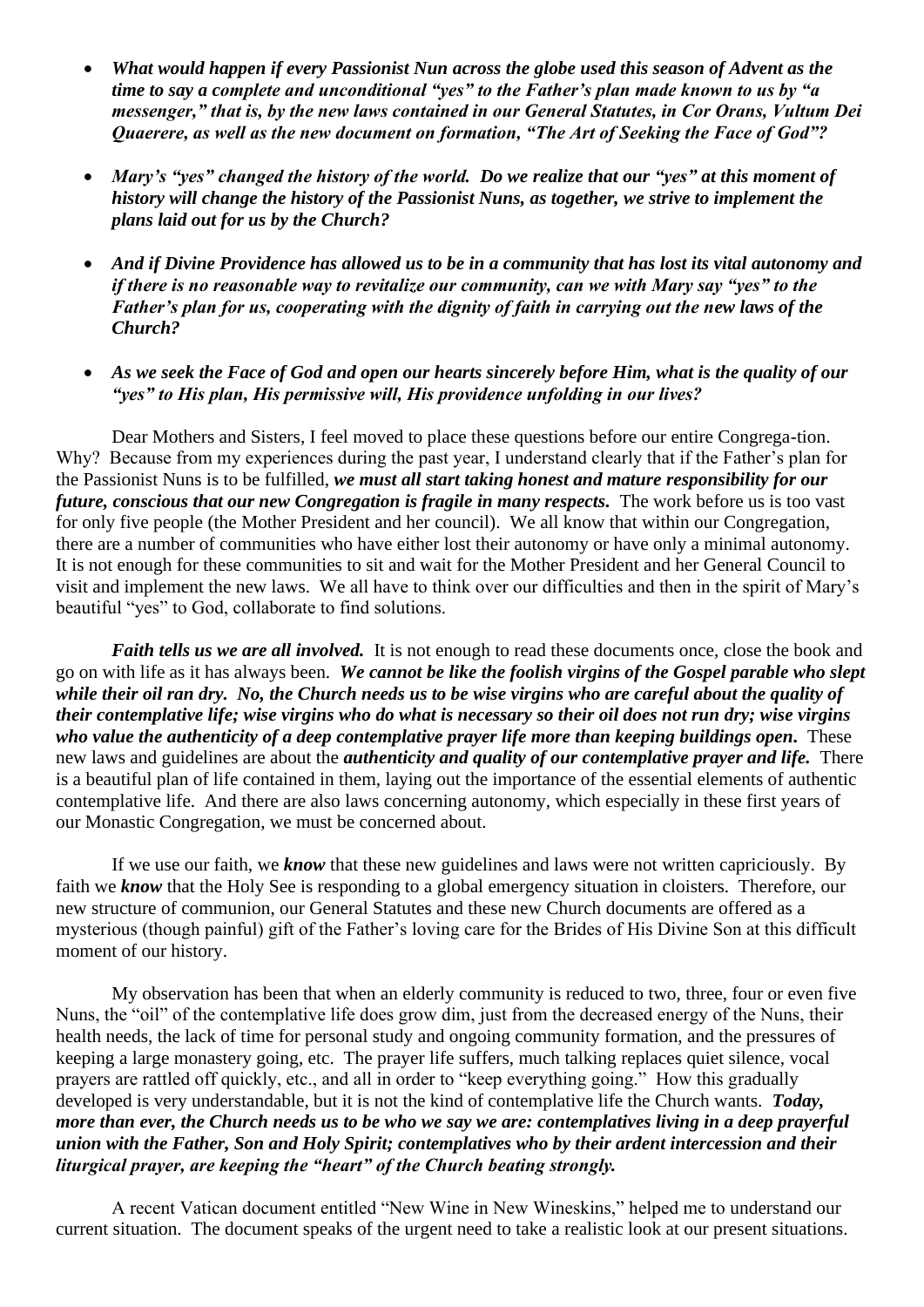*It is not enough for us to focus on the mere survival of a community*; rather, we must strive to become free enough to respond to the Holy Spirit's new promptings. But we can only find this freedom through detachment. "*Some matters have become more and more complex and paralyzing for consecrated life and its institutions over time. The situation of accelerated change risks entangling the consecrated life, forcing it to get by on emergencies …. At times, it seems as though consecrated life is almost completely wrapped up in managing the day-to-day or in merely surviving. This way of facing reality is detrimental to a life that is full of meaning and capable of prophetic witness. The constant management of increasingly compelling emergencies consumes more energy than one might think.*" This can be found in #8 of the document.

It has been so edifying to me to witness several communities who have heroically "looked the truth in the eye" and admitted that their monastery's autonomy is fragile or even irreversible. As mature religious women, they are not pretending that everything is alright. They have measured themselves according to the Church's new norms for true autonomy and admitted truthfully that they are lacking. Then at great cost to themselves, they have opened themselves to be helped in accord with Cor Orans. *This is the maturity that the Church needs of cloistered Passionist Nuns today, and that the Mother President and her council need if any progress is to be made at all.* The Church needs more of these wise virgins who are not living in some kind of dream world, hoping that suddenly they will receive 8-10 young and holy vocations who will enable their community to regain its lost autonomy (which, if they all persevere, will take 9-10 years or more). Sisters, we know in our hearts that this is not going to happen.

In November, during our visitations in Spain, I was so edified by the open spirit of many of the Madrid and Bilbao Nuns. Particularly in Bilbao there was an open acknowledgement that they are few (six) and are all aging. Very recently, they lost Sr. Luisa, and now dear Sr. Paz has suffered a serious fall and has been hospitalized.

Many cloisters of Nuns today have very large monastic buildings, but often a handful of Nuns remain. And because the situation happened so gradually over the last 30 years, we no longer recognize that "stress" is our new "normal." We no longer realize that we are living from emergency to emergency, caring for our sick and elderly Nuns, attending to maintenance problems, doing the cooking, earning a living, etc. Doing in other words, all the things we were prayerfully able to do 30 and even 20 years ago when we had more members and the work was divided up more easily.

Even during our 2015 General Assembly, we learned that the Nuns of Belgium and Holland and also one monastery in France (Sables d'Olonne) had already moved together into assisted living facilities where their medical needs are properly cared for, and they are able to continue their Passionist life without worrying about keeping a monastery going. Other contemplative orders are doing the same. What will we Passionists do? I am speaking to those monasteries who have lost their autonomy, or have few members most of whom are of advanced age (75—100).

Our other monasteries who still have true autonomy need to thank God, but they too must strive to develop their contemplative lives according to the wonderful essential elements section of Vultum Dei quaerere and the Holy See's new document on formation. Hopefully in 2020—2021, we can begin to organize a commission to work on the topic of initial and ongoing formation according to the recently published document. In this letter, I have wanted to underline that authentic autonomy is something *each community needs to be concerned about and to monitor.* Even §123 in our 1979 Constitutions called each community to strive to "guarantee the vitality, development and future of the community."

Dear Mothers and Sisters, I realize this letter is long, but I felt it my duty to be forthright regarding these realities, so I beg you to ponder this in prayer. St. John Paul II once said that we have nothing to fear from the truth. That is true in our case. In all of this, God is very much at work. Jesus Himself told us in John 14:6: "*I am the way, the truth and the life."* Together, let us *"live the truth in love"* (Eph 4:15), united with Mary's "Yes! Let it be done to me!" confident that new life will come forth for our own souls as well as for our entire Congregation.